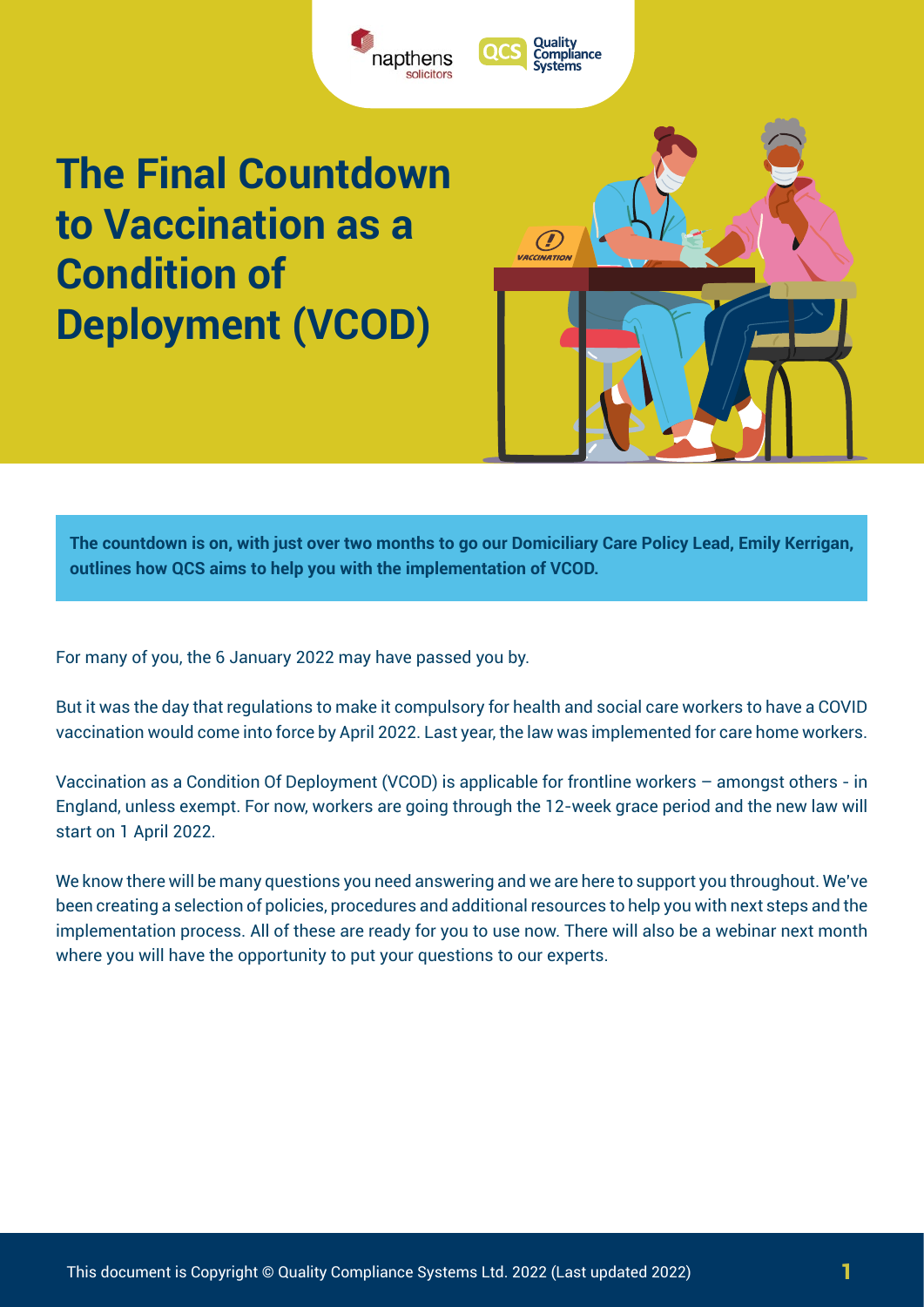

### Countdown to VCOD Policies and Resources

#### Resource Centre

What to do between now and 1 April 2022

Our legal experts Napthens outline the key things you need to do now until April to ensure you are aware of the regulations coming into force and what it means in practice.

# FAQ: Mandatory COVID-19

A round-up of some of the most asked questions and answered by our legal experts Napthens.

# Mandatory COVID-19 Vaccination Contract Template

A handy contract template that contains useful information for you to use in relation to the mandatory vaccination requirements.

# COVID-19 Mandatory Vaccination Planner

As we count down to the 1 April 2022 QCS have produced a helpful planner, which can be utilised to ensure key tasks are completed during the Government's 12-week grace period. We have highlighted a number of key tasks that need to be completed, alongside important policies and procedures to consider. Additional actions that might be needed at your service, during this period, can also be added to the planner to ensure they are tracked in one document.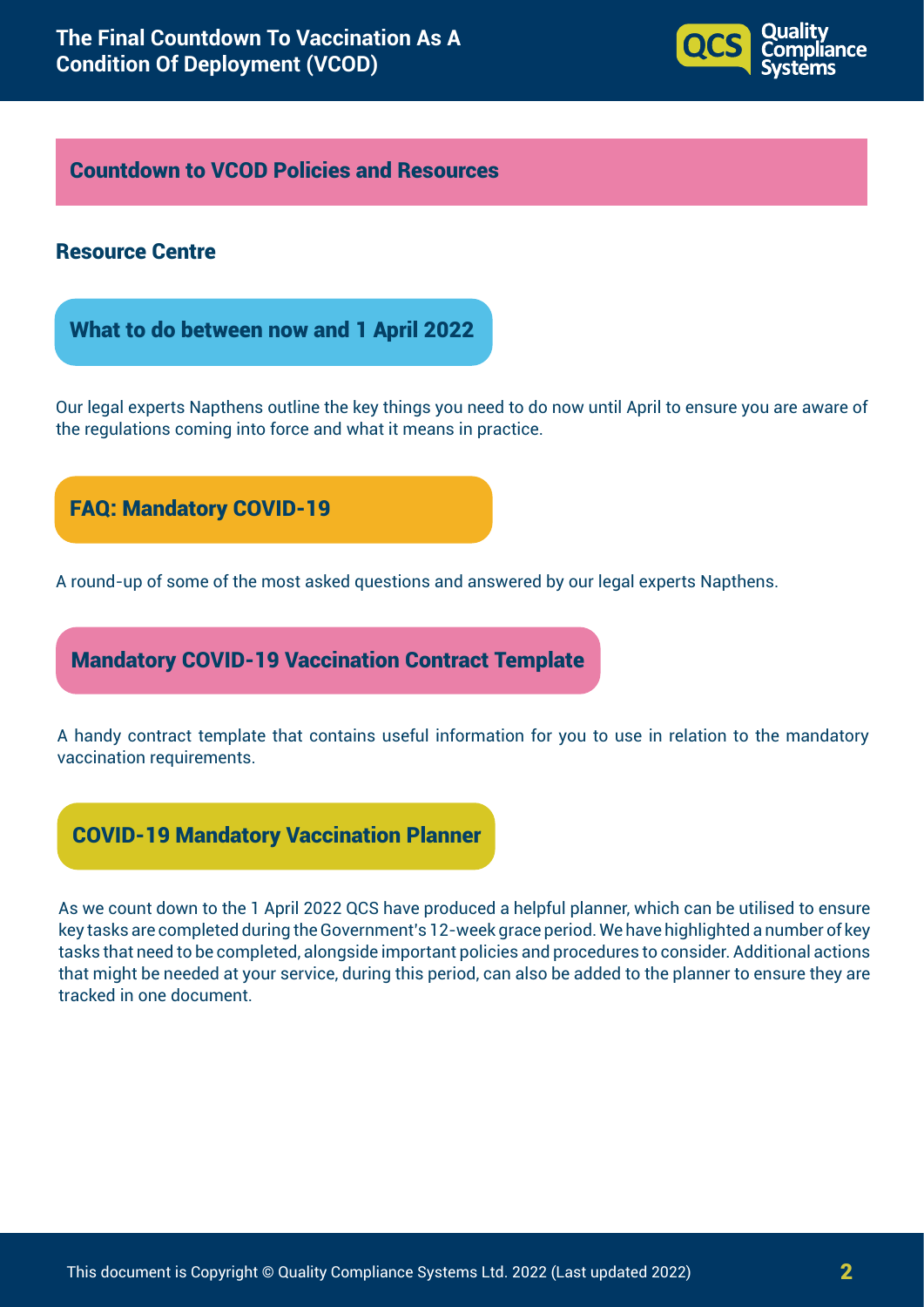

#### Mandatory COVID-19 Vaccination Tracker

In order to adhere to the new regulations, the vaccination status of staff, volunteers, professionals, and contractors, where they have direct face-to-face contact with service users, must be tracked. With this in mind, the QCS Vaccination Tracker will allow you to clearly document each person's vaccination status in one central place. The tracker also includes a column to document the evidence gathered to confirm the person's vaccination status, as well as whether a person is exempt and if any risk assessments might need to be put in place.

# Mandatory COVID-19 Vaccination Supervision Log

To ensure the right conversations are being conducted over the 12-week grace period and beyond, and to support staff during implementation of the new regulations, a specific VCOD Supervision Log has also been developed by QCS. The supervision log will allow managers to have one on one conversations with staff specifically in relation to their mandatory COVID-19 vaccination status and any concerns they might have can be discussed. The supervision log will also allow the service to evidence what support has been offered to staff and what action was ultimately taken on a case-by-case basis.

Information Request Forms

To support the tracking process a selection of profile forms are also available, including an:

- Approved Provider/Professionals COVID-19 Vaccination Profile
- **Social Care Agency Staff Profile Form**
- Social Care Individual Vaccination Profile

All these forms are intended to be sent out to the relevant person to track their vaccination status where they have face-to-face contact with service users. Following receipt of the profile form, the service can log the information to the central Mandatory COVID-19 Vaccination Tracker. This a good way of tracking the vaccination status of those people external to the organisation by sending out the profile form ahead of their contact with any of your service users.